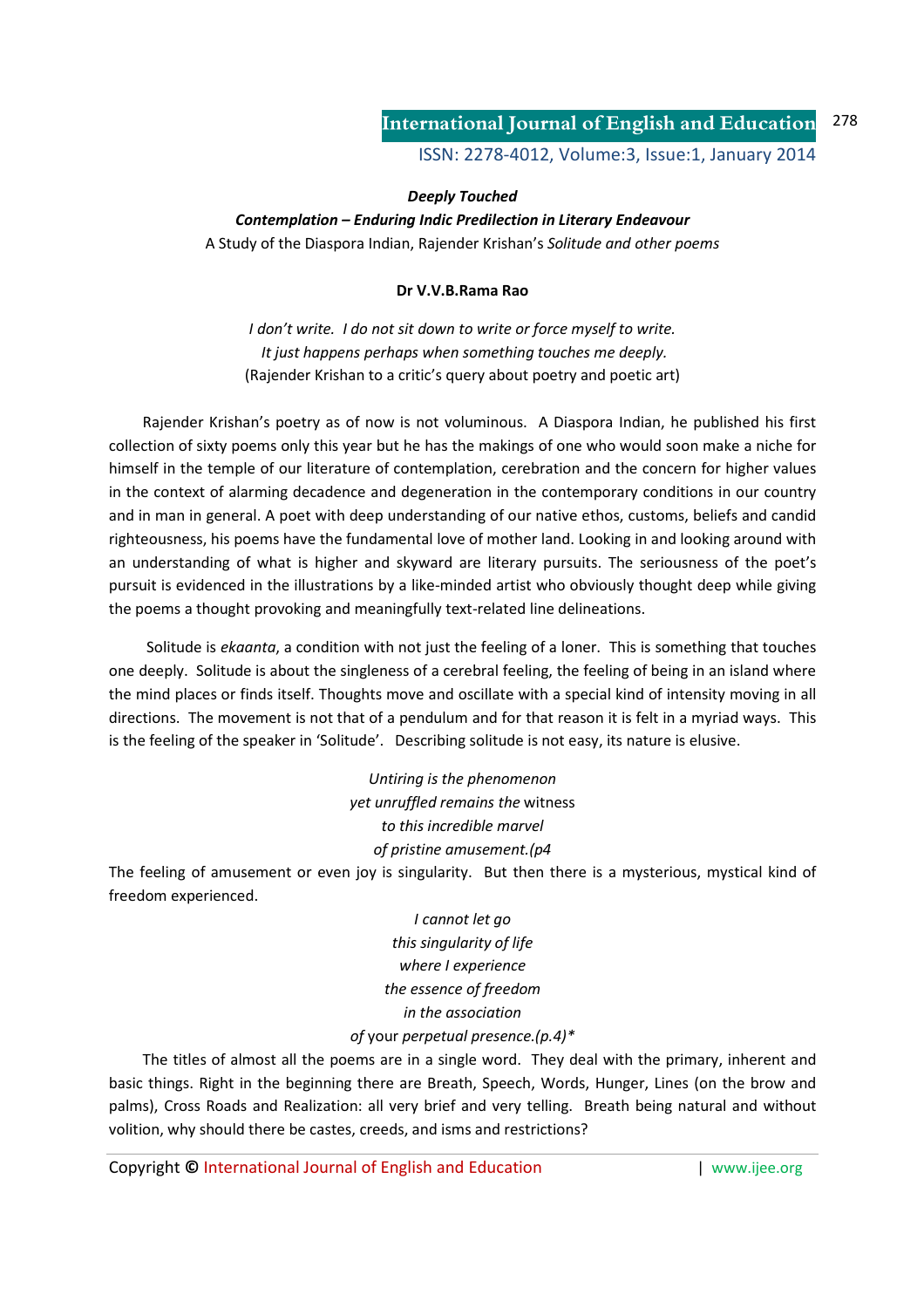ISSN: 2278-4012, Volume:3, Issue:1, January 2014

*Why then my earthly existence is fenced by the dogmatic rules, rituals narrow boundaries dividing sectarian borderlines conceiving chaotic disharmonies?(p.6)* 

The Masters proclaim and everyone is aware that one should speak harmoniously and should remain peaceful. But the questioning poet asks himself:

## *When will I embrace the wisdom of this science?(p.8)*

 Mind-boggled Rajender questions himself: 'What I Am?' He is basically a thinker, not a questioner. He has a way of thinking of the great minds and particularly his grandmother whose picture is on his work table. The Maharshi went on and on with self enquiry. Rajender's cerebration leads to 'what I am'. In self-enquiry, he looks deep inside into himself. He thinks of *praarabdha* among the trio of *praarabdha, sanchita* and *aaagaami* the three causes of individual human condition as per one's own *karma*. Karma is thought about and its inexorability of causation of the individual actions and feeling that cause happenings. Cerebration makes the individual realize that it is not freewill but preordination according to one's own thoughts and deeds. The poet understands the belief of the system with wisdom. Drawn by the creator the lines decide the patterns of behavior. The poet says:

> *Whatever is it is my own doing That's why on a chosen path the lines on the soles keep treading and digging The labyrinth of life -Maya-- In quest of* Nirvana*.( Lines, p.12)*

This leads to 'Realization'

*Tidal festivity is the Genesis of the act 'I' dissolve and realize the eternal Self* 

*Hari Om Tat Sat Formless fathomed (p.14)*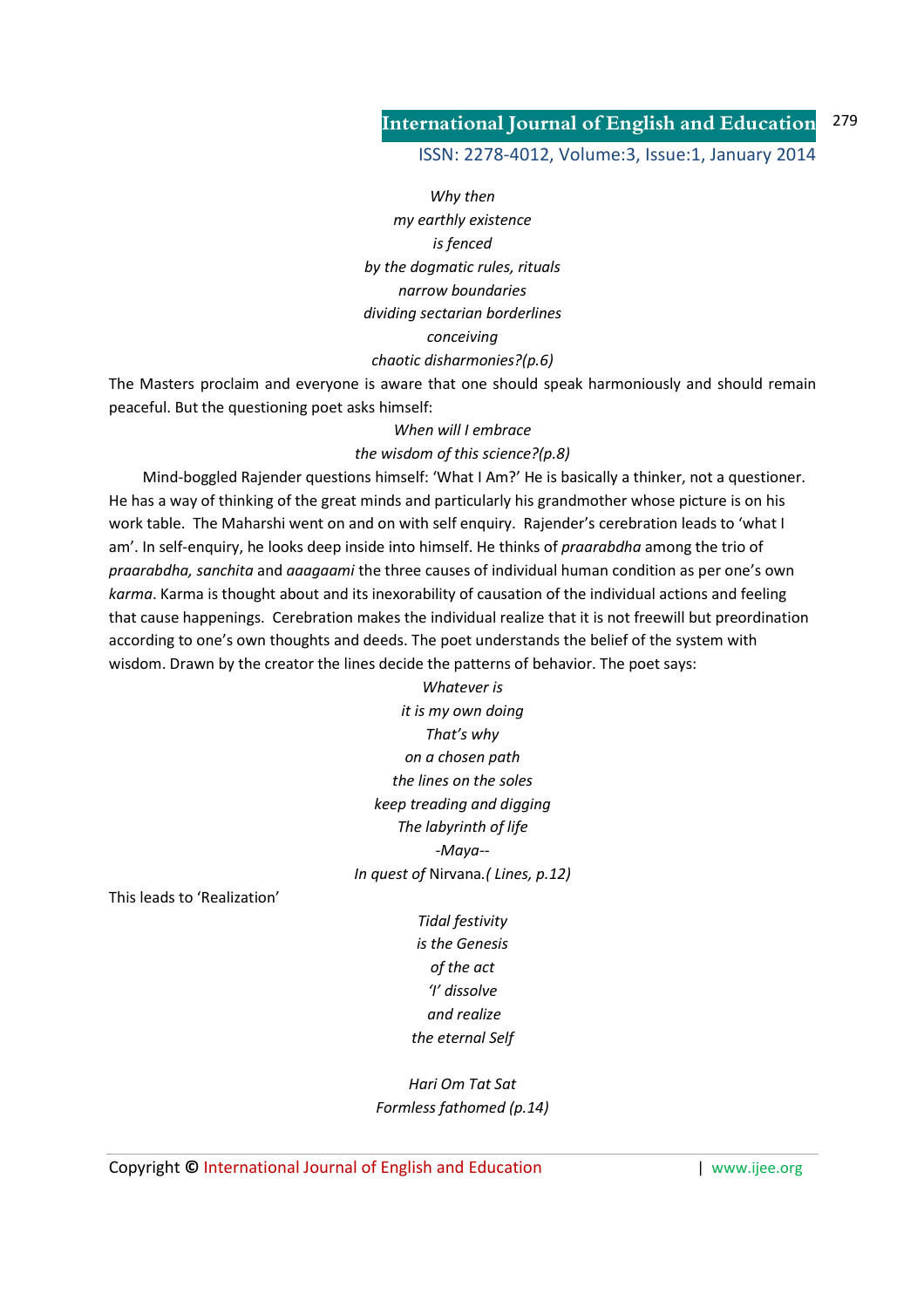'Crossroads' is illustrated with two faces of man – eyes looking this way and that. Only ancient, everlasting wisdom resolves the enigma:

> *I take refuge in the gleaming eyes and serenity of my grandmother framed in the photograph that adorns my work desk*

and the lesson is:

*So awaken arise make no compromise Cognize and discriminate before it becomes too late Listen to your inner voice And make the right choice For, your chosen path will be the preamble to your final destination.(p.16)* 

 Present action is the soil of karmic today. 'Words' of the elders kept in the mind's treasure trove are the guidelines for safety and welfare for ever:

*Kabir said, 'Beg Not' Christ said, 'CheatNo'*  Amma *said 'Hate Not'*  Abba *said, 'Worry Not' Simply tread the properly chosen path Sensing failure, 'Fear Not'.*  And then there is the most valuable piece of advice in the final line. *"Conform, Talk Not." (p.18)* 

The 'predator' is just one: TIME. It swallows one and all, all in His TIME. The symbol of Peace is the Dove. Unperturbed, it becomes prey to Hawk. But by the eternal predator, Time, it is devoured too.

 The poet in deep cerebration cannot help questioning and it starts with 'What I am?' Relationships which are with humane feeling, with concerns lead to the mind-boggling worrisome question. Cerebration leads to faith in the Supreme Being. Godward cerebration is the quality of the one looking within more than around with a bubbling passion in the reams of ideal constantly mingling in the eternal circle outside the ordinary, mundane and ephemeral. Ideas and feelings are hugged for it is felt as the association with the everlasting, never ending presence. This intimacy with the one within, the unique oneness is solitude.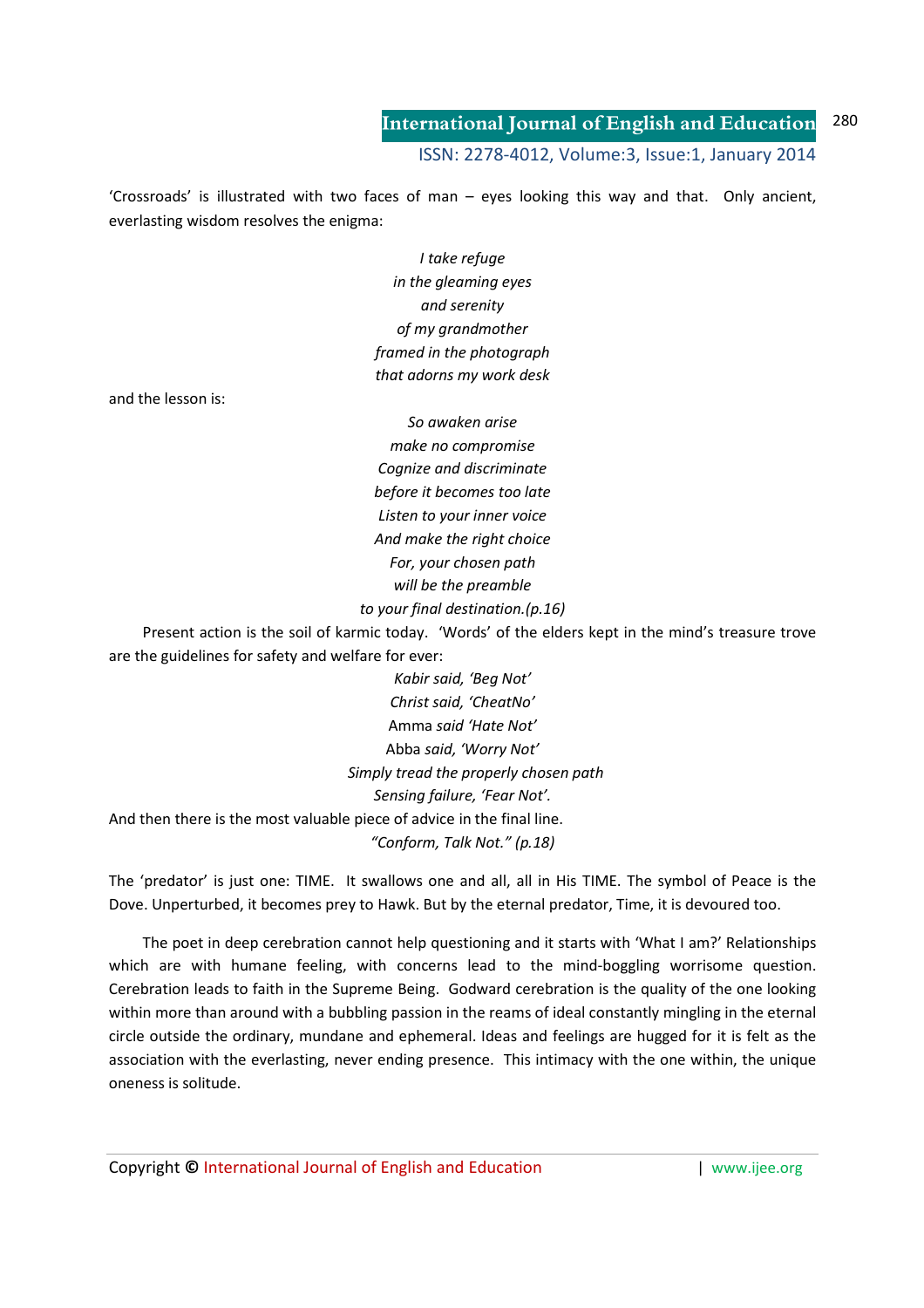ISSN: 2278-4012, Volume:3, Issue:1, January 2014

*What am I? A confluence of epithet that defines my identity discernible with relationships giving me a semblance of a son, brother, husband, father, uncle colleague, friend, enemy, neighbour – an earthling, Indian, Hindu or just another somebody a mere nobody! What really I am? (p.26)* 

 Being philosophical, the prime tendency in his nature, he writes a poem 'Tat Tvam Asi'. This *upadesha vaakya* among the many *mahaavaakyas* in Chandogya Upanishad stemming from Samaveda is life's basic fundamental truth preached to Man. *Tat* – that brahman – *twam*- you –*as*i are. This grand declaration makes the poet mull looking into himself as if to establish it within himself. He sees in himself a twin, who is a wanderer. The wanderer revels in total freedom with the conviction that the transient must pass.

> *When I ponder in comparison I enviously ask why I'm not like the Wanderer*

*I hear my Twin's echo* 

# *Look beyond the dichotomy of life*  Tat Tvam Asi (p.39)

The twins are one and man within himself may be many but in the ultimate, absolute reality is all one, the *brahman.* The poet has the understanding of the absolute reality too. Pensiveness in the poet is seen and appreciated by the knowledgeable. It is ignorance to erase it as pretence.

 Poetry should have a purpose. Art is for Life and to promote significant, meaningful living. The poet is pertinently aware of the prevailing social actuality. 'The Hindu Obligation' is a poignant disapproval of the mindless felling of trees:

> *And on my first 'Lohri' when I was barely 4 months old Wood equivalent to one big tree*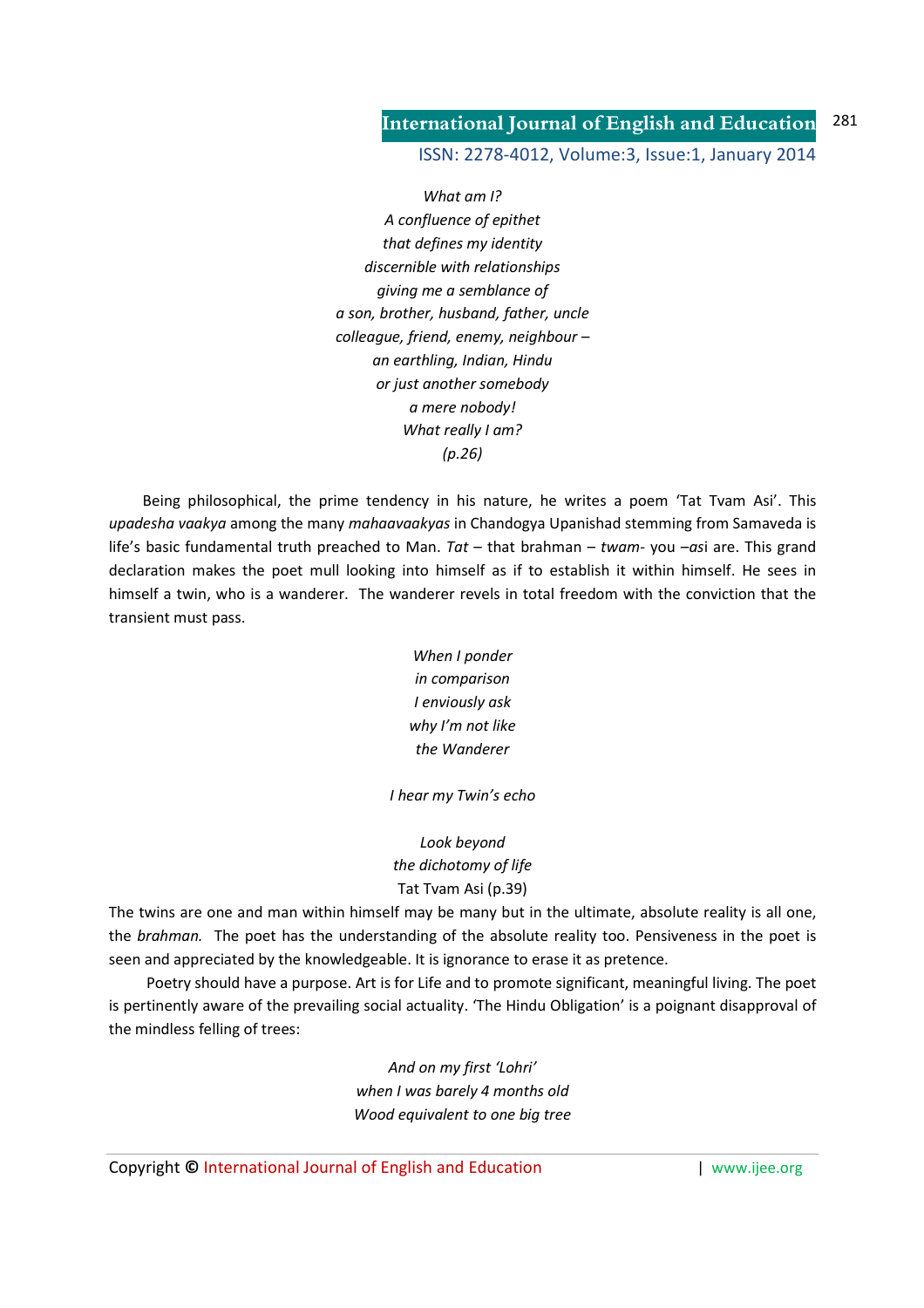ISSN: 2278-4012, Volume:3, Issue:1, January 2014

*Was burnt* 

*Blessed was the male child!* 

*… …. … Son,* 

### *Cry Not*

*But remember* 

## *Your Hindu obligation*

*Of planting and growing more trees (p.32-34)* 

'Physics& Social Chemistry' bemoans the loss of basic values of kindness and compassion:

*Society* 

 *hoodwinked and disillusioned is being brokered into bonded slavery instead of embracing universal freedom. (p94)* 

'The Changing Face of Man' compels us to think of Indic pantheism now miserably beguiled. Every animal and vegetable kingdom adapts to mother nature's ecological laws but the superior being MAN does not. The poet is languished:

*Alas!* 

*The chosen one Said to be created in* His *own image Riveted by narcissistic temptations Of lust and greed Stands inexorably beguiled By brutal forces … ... desecrating the Garden of Eden. (p96)* 

The New Year's Day is a day of festivity. It is a day to remember promises made and a pledge for doing good and great things. Here are the poet's ideas:

*Imprinted on the timeline of ebbing 2012* 

*Are gruesome memories of ghastly hate Yet, the rising tidal waves usher in Arrival of the vibrant New Year date* 

*Reaffirming and living our pledge To love and protect all, far and near Treating every one with reciprocal dignity*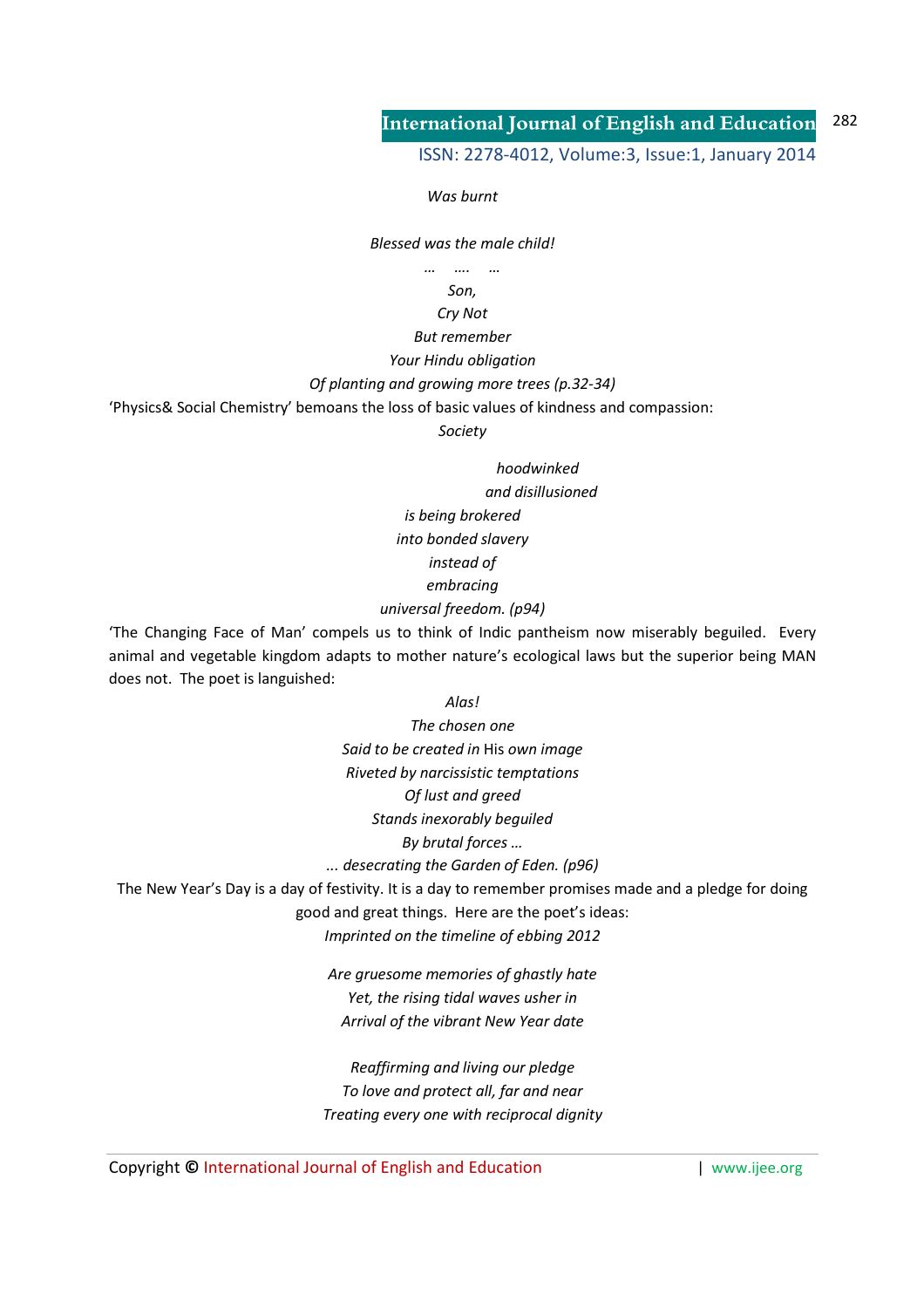ISSN: 2278-4012, Volume:3, Issue:1, January 2014

*Will erase ugly blots of yester year.(p.122)* 

Over population is a menace threatening total destruction. The poet with painful concern says:

*Depleting rapidly are the forest covers polluted with filth are the sacred rivers wildlife habitat has become disturbed fearing extinction species are perturbed* 

*Ecology, biodiversity are brazenly exposed wasteful consumption cunningly reposed Imprudently proliferates man's greed Ah! The arrogant, ignorant and deceitful creed.(p.126)* 

 The poet is heartbrokenly aware of the recent happenings. Keenly observant with heart in the right place, the recent occurrences send twangs of excruciating pain into the feeling heart. 'Death in Kindergarten' is about a maniac's shooting spree and rampage in a school room.

> *The maniac's psyche nurtured on hatred that breeds violence arising reflexively out of divorced parental apathy the social fabric, domestic abuse angst*

*or* 

*the American Gun Culture that's gone out of control? (p.112*)

Fervently described is the devilishness of the hoodlums. The poet describes how lurking restlessly like wolves the rapists' gang operated:

*Alas!* 

*At the nadir of heinous impulses The precept of culpability Grows lifeless In a deteriorating social order.(p.114)* 

 In India heinous crimes are committed and 'The Prologue of Change' is a blood curdling example of Nirbhaya, the pseudonym of a young woman raped in the capital of India. The young one became an object of every thinking one's pity. Says the poet:

> *She is gone Justice remains languishing in commissions and inquiries o crumbling institutions nurtured by corrupt officials ude the façades of feudal democracy*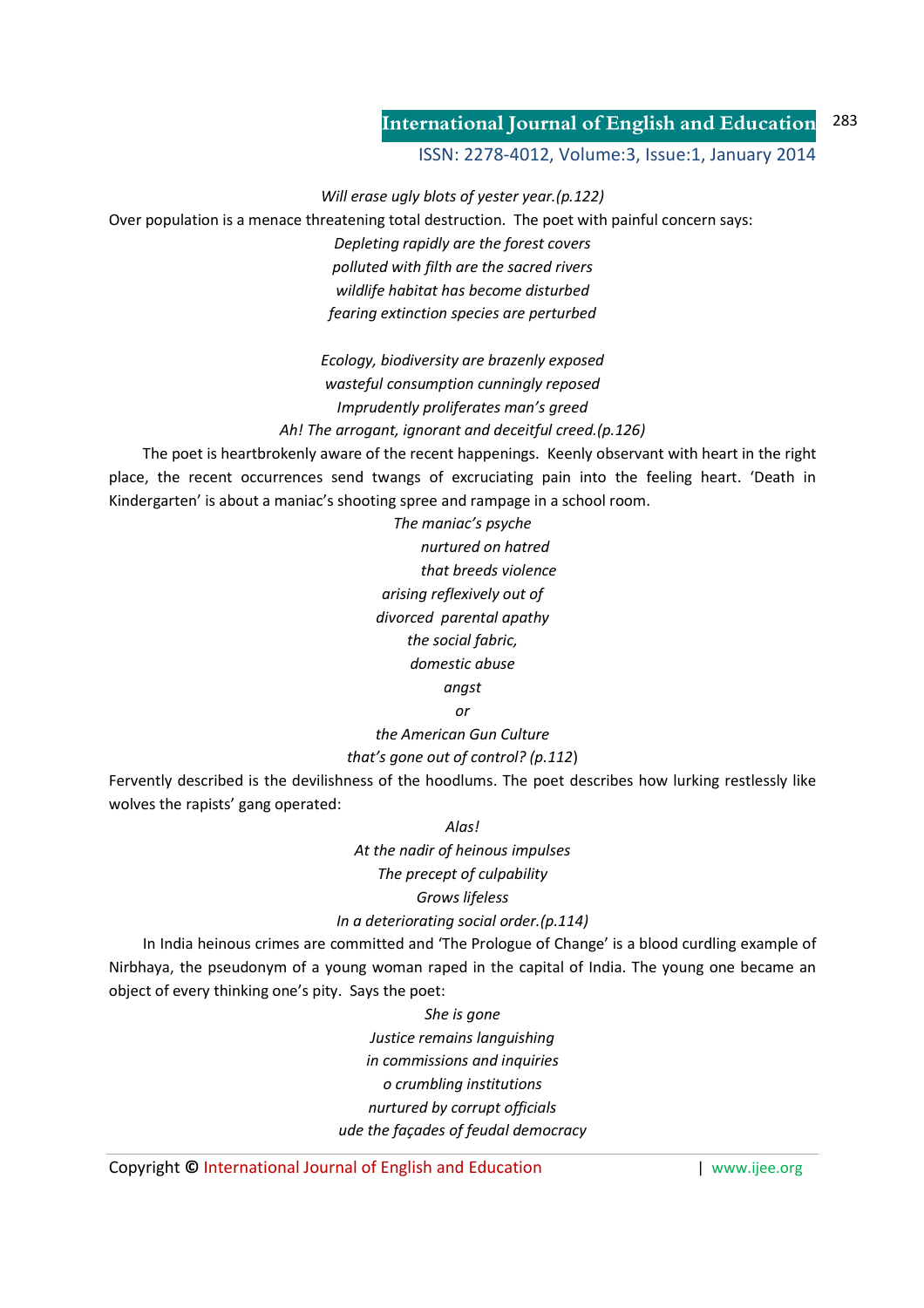ISSN: 2278-4012, Volume:3, Issue:1, January 2014

*thriving deceitfully oppressive intimidation.* 

*Will this be another saga that will terminate inconsequentially? Will such maniacs walk scot free to recreate the scene again?* 

*… ….. …. … She has died to become alive in the hearts of the youthful revitalized and fortified as the prologue of change! (p.116)*  The poet finds the incident impossible to forget and says in another poem: 'Misanthropists': Nirbhaya  *the symbol of awakened consciousness will not relent.(p.128)* 

 Dictatorships are always repugnant, any where, any time in the modern times. The unseen, unscrupulous power hungry money bags come into power somehow. It is an attitude that needs to be erased from the devilish. The constitution is there and is supposed to be revered and strictly adhered to. But this is what the poet declares with derision and contempt in a peroration:

> *…And "we the People…" suppressed and scared carrying the burden of a dead soul kept glorifying the devil!*

*Who said Dictatorship is dead?(p.118)*  A devout thinker with Godward cerebration Rajender explains how a *raga* is born: *The surveillance of eyes is alert to witness – Shiva's subliminal glory; The breath orchestrates for the voice to articulate word;* 

> *And, when the mind seated on this confluence*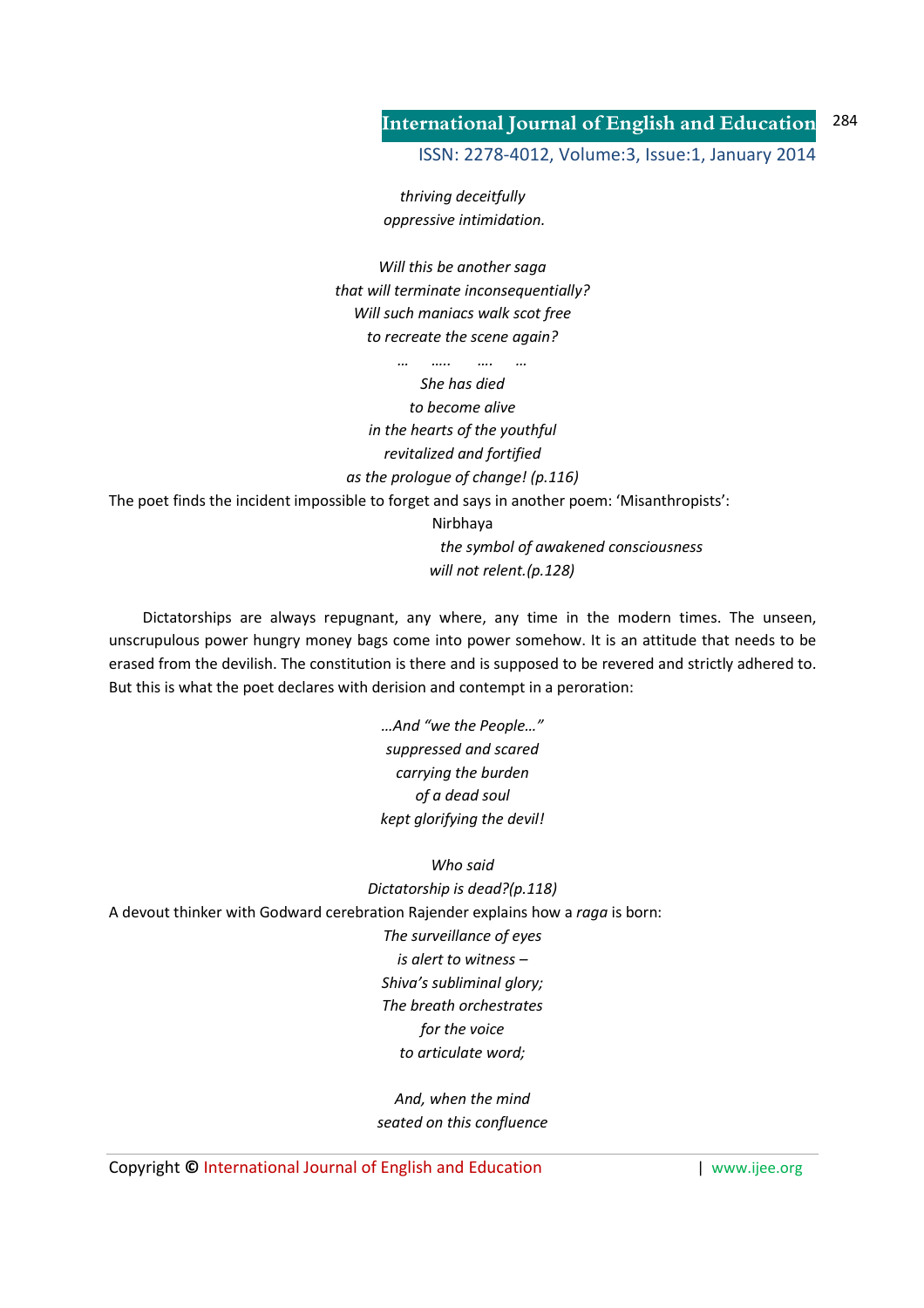ISSN: 2278-4012, Volume:3, Issue:1, January 2014

*governs with discipline; The Sovereign manifests A* Raga *is born (p.30)* 

About the devastating hurricane Sandy the devout poet thinks deep about creation and the Supreme Being in the poem 'Sandy's *Tandava'*:

> *What a shame That all this while I thought, understood*  Aham Brahmasmi (p.108)

 Man's helplessness is abysmal but nature it is that he thinks he knows all. Even then, the poet reveals his conviction in the poem:

> *Man will persevere and rejuvenate as survivor – The phoenix will rise from the ashes Resurrection will take place again (p.110)*

The poem 'Buddha' reveals his disgust for the desecration and demolition of the Bamiyan monuments of worshipful faith:

> *So frustrated are we as Taliban that by using lethal ammunition we mock our manhood by attempting to destroy*  A silent mountain *That symbolized Compassion, Love, Brotherhood and Peace. (p51)*

Intense cerebration makes intercourse a blessed act:

*A moment that dissolves the subjective "I"; and the objective "You" And gets defined ads Shunya* 

*Beyond logic*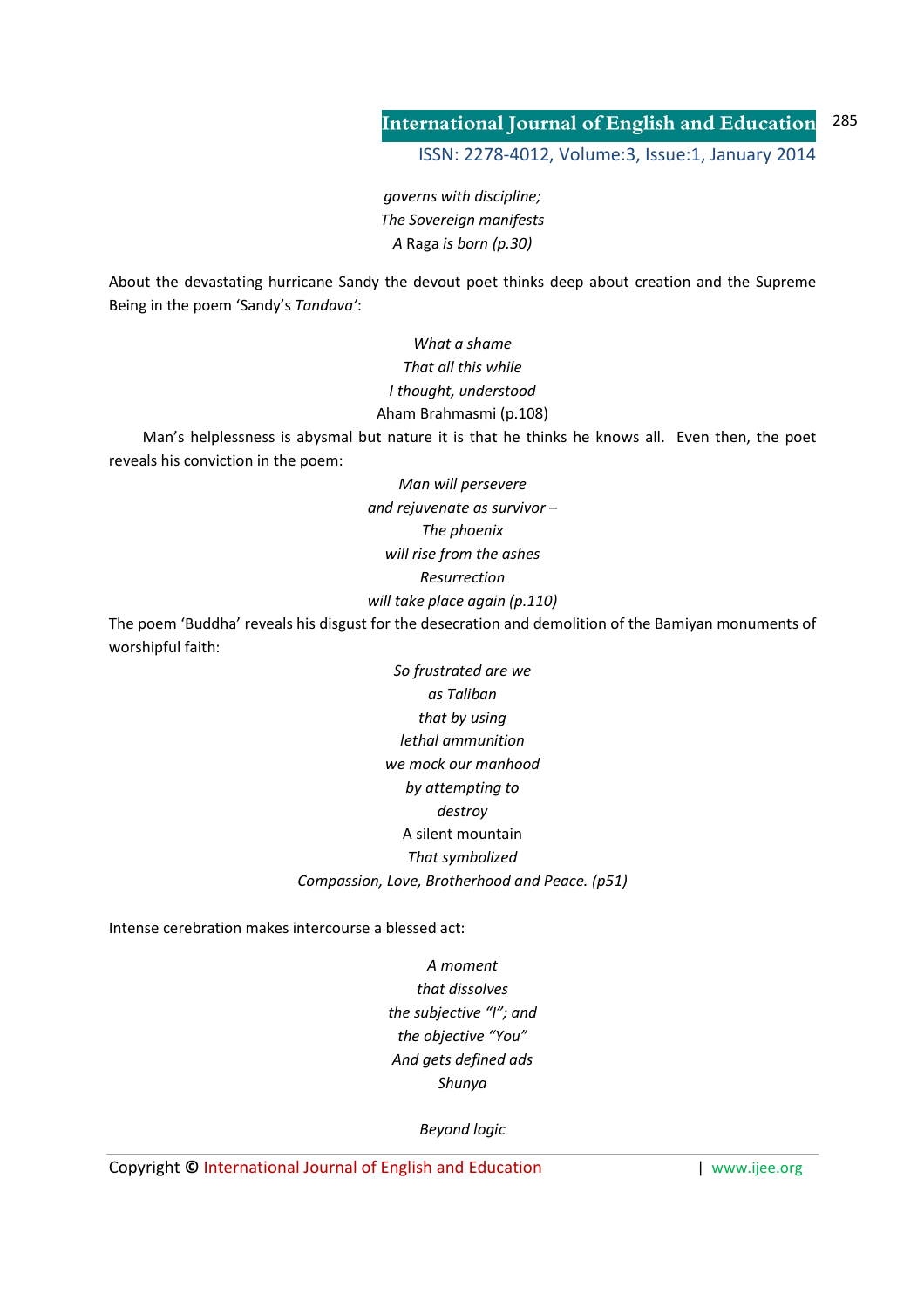ISSN: 2278-4012, Volume:3, Issue:1, January 2014

*beyond doubts beyond The cosmic edge (p.54)*  Righteousness and rectitude are requisite values for the humans. The poet thinks of Deepavali. The festival of lights is to know the flame within the human. He thinks of the *arishadvargas*, the six deadly evils known as enemies*, kama, krodha, lobha, moha, mada, matsarya* and emphatically declares: *Unless I as an individual* 

> *am not able to conquer these passions until then I cannot celebrate Diwali – 'the festival of lights'. (p.56)*

Dovetailing belief and myth the poet remembers Vetala the vampire and the King Vikramaditya:

*Awaken from slumber O Vikramaditya! Pick up the sword pf discrimination sever and annihilate the ghastly parasites of the past.* 

*Liberation from yesterday should become the path to the doorstep of Salvation* 

*The journey* must *start now. (p.48*

 There are poems about his mental makeup and personality. 'On Being a Mother' makes him remember a writer who answers a question about her not sending a new post.

He is touched with her reply about her confinement and subsequent delivery. He goes on record:

*I rejoice and pray that may the mother nurse her daughter and provide the best; passing in flying colours the parenting test (p.88)* 

In 'Her Poetic Self' he writes:

*It's through her devotion to poesy that our scattered thoughts*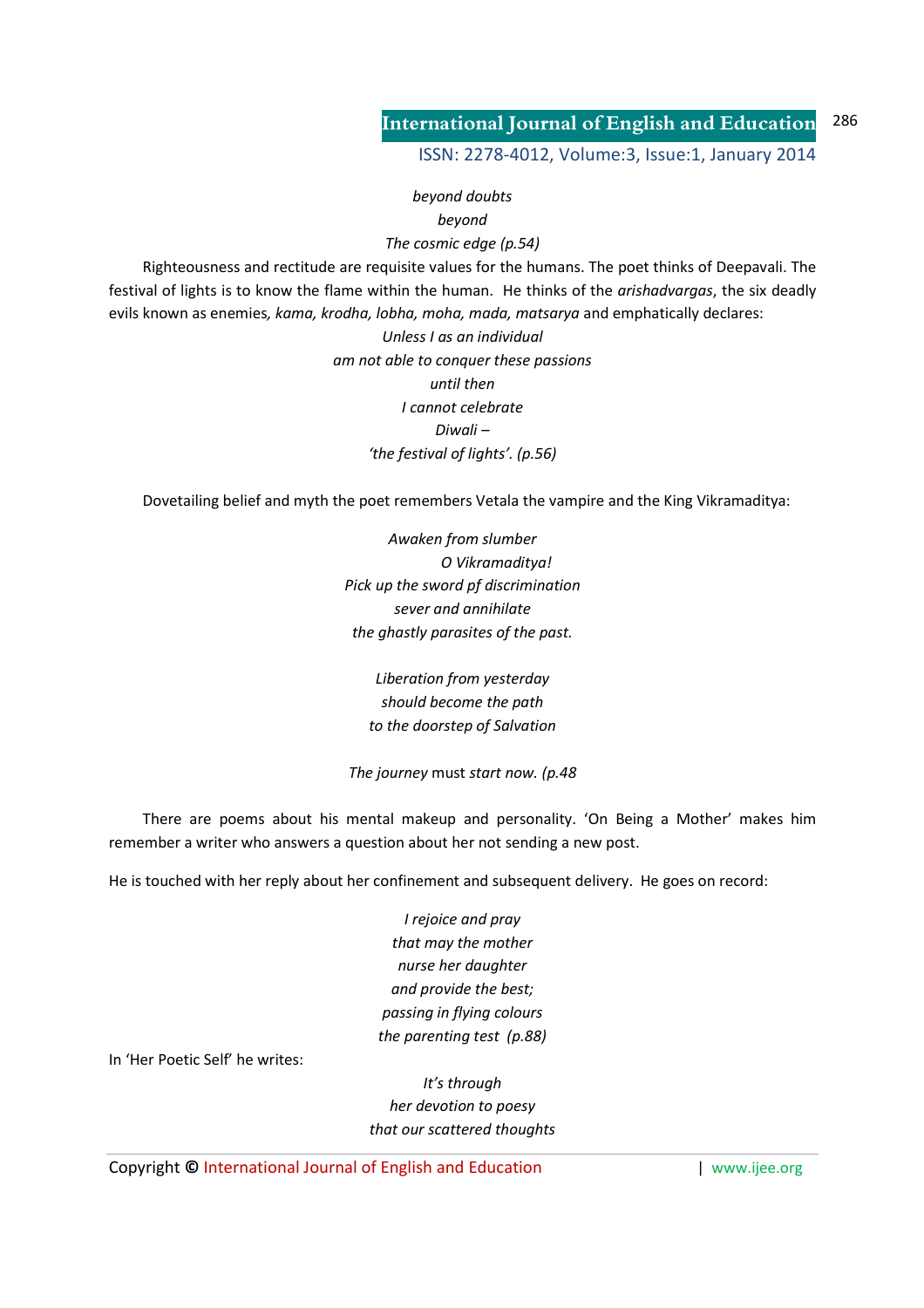ISSN: 2278-4012, Volume:3, Issue:1, January 2014

*become a bouquet of verses what we see on* Boloji *as poetry. (p.90)* 

 Sensitivity, impressiveness, sensibility and delicacy are the traits of Rajender's poetry. The economy of his expression and elaborateness and intensity of cerebration linger long in the readers' mind. Last and the most important is the poet's attitude to the much misused, misunderstood and cliché ridden idea of love. Ideal love is blissful, sublime and divine as sung by this lyrical poet.

> *O beloved this togetherness is a mirror in which I experience communion, ecstasy and Love.*  With you I am not myself*.(p.60)*

 'Nirvana' which the poet pointed in a note is absolute peace is presented to begin with, as a dialogue between two blatant speakers followed with the talk of 'I', the speaker. In Buddhism it is freedom from endless cycle of birth and death and consequent misery and suffering. It also means salvation or *moksha*. It may be considered as a state of freedom from oblivion to pain and suffering in the external world. The poet considers the title as an equivalent of absolute peace. There is a dialogue between the concupiscent and voluptuous. The 'I' is the speaker who listens to the dialogue. Suffice it for the reader to consider these as the three voices. The first two voices are those of the scabrous and scatological. The speaker 'I' is intellectual: not lewd but chaste. The 'act' is described elegantly and sensitively. It would be necessary to quote the poem at some length:

*"May I kiss?"* 

*"Where?"* 

*"Where the lips part And the juices flow … The source of all creation."* 

*"You mean* yoni?'

*I part the lips with my lips as the tongue went aflame in the flowing stream of wondrous love and crystalline splendour That ocean of love immersed my very being* 

> *Yet we did merging together*

*….. ….. …*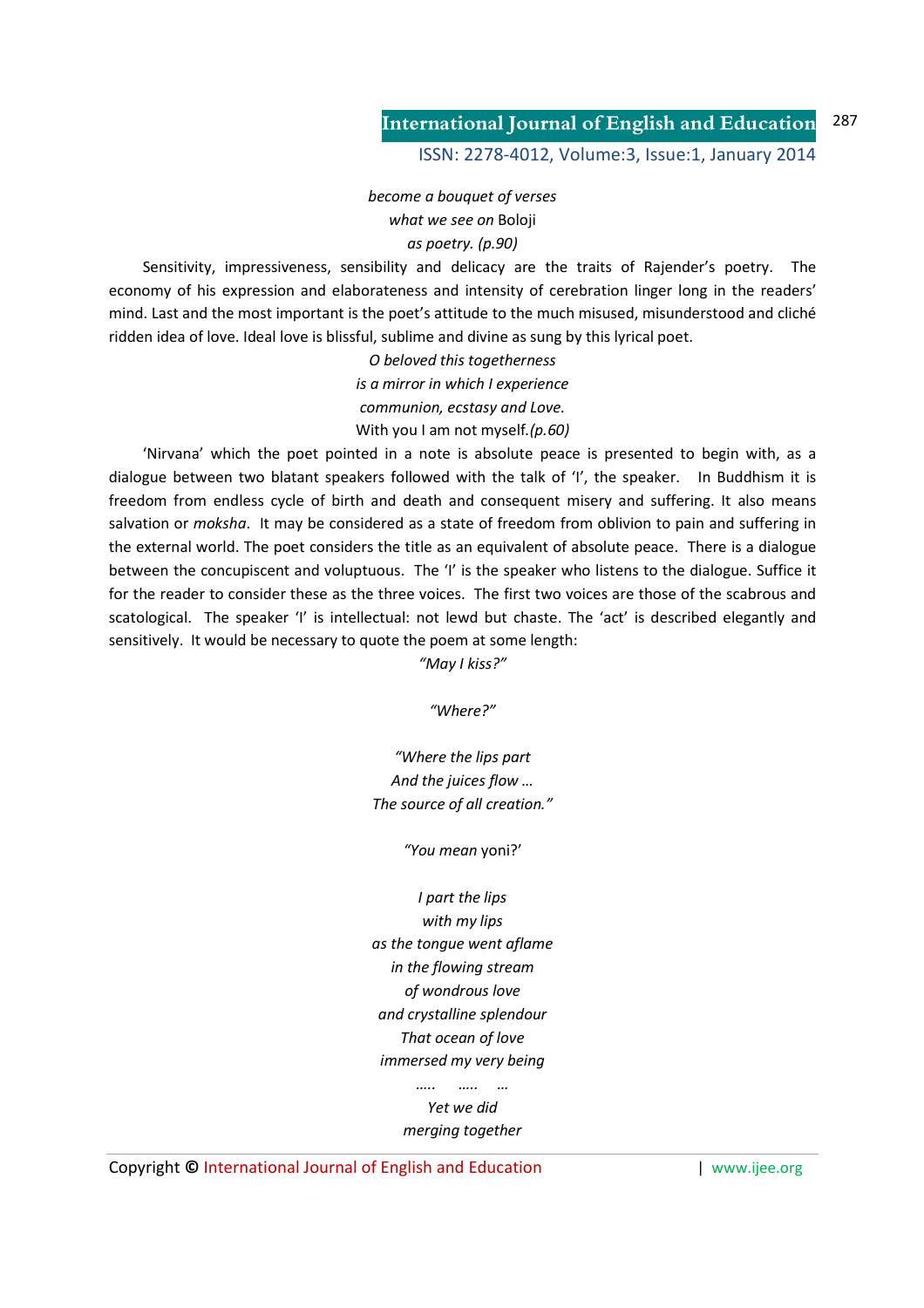ISSN: 2278-4012, Volume:3, Issue:1, January 2014

*in passion melting together in mutual bliss and relished it too.* 

*Fulfilment expressed itself in silence and only listening to the rhythm of calming heart beats moaning breaths wrapped up naked under a single sheet I with my beloved ecstatic and complete fell into an unruffled sleep. (p.66)* 

The purpose of the poem, perhaps, is to bring out the chasm of difference between concupiscence and bliss; between the prurient and the sacred, between the corporeal and the spiritual. The two in dialogue obviously visualize cunnilinctus alone.

 In Rajender's imagination and poetic expression there is a firm conviction in our ancient, Indic wisdom and tradition along with a broad and extremely sensitive modernity which has a deep understanding of contemporary actuality with concern, pain and disgust. Ii is with this mental makeup the he conceives and describes love as a splendid tingling in 'Journey':

> *My toe thumb Etching on the sandy tract below the contours of a boat that I believe will carry me to those out stretched arms that will envelope me with love and I become alive again.(p.68)*

In "Naivete' twinkling eyes, throbbing lips, emotions oozing are talked of and blushing beauty is deified:

*Ah!* 

*These inviting expressions defining Love*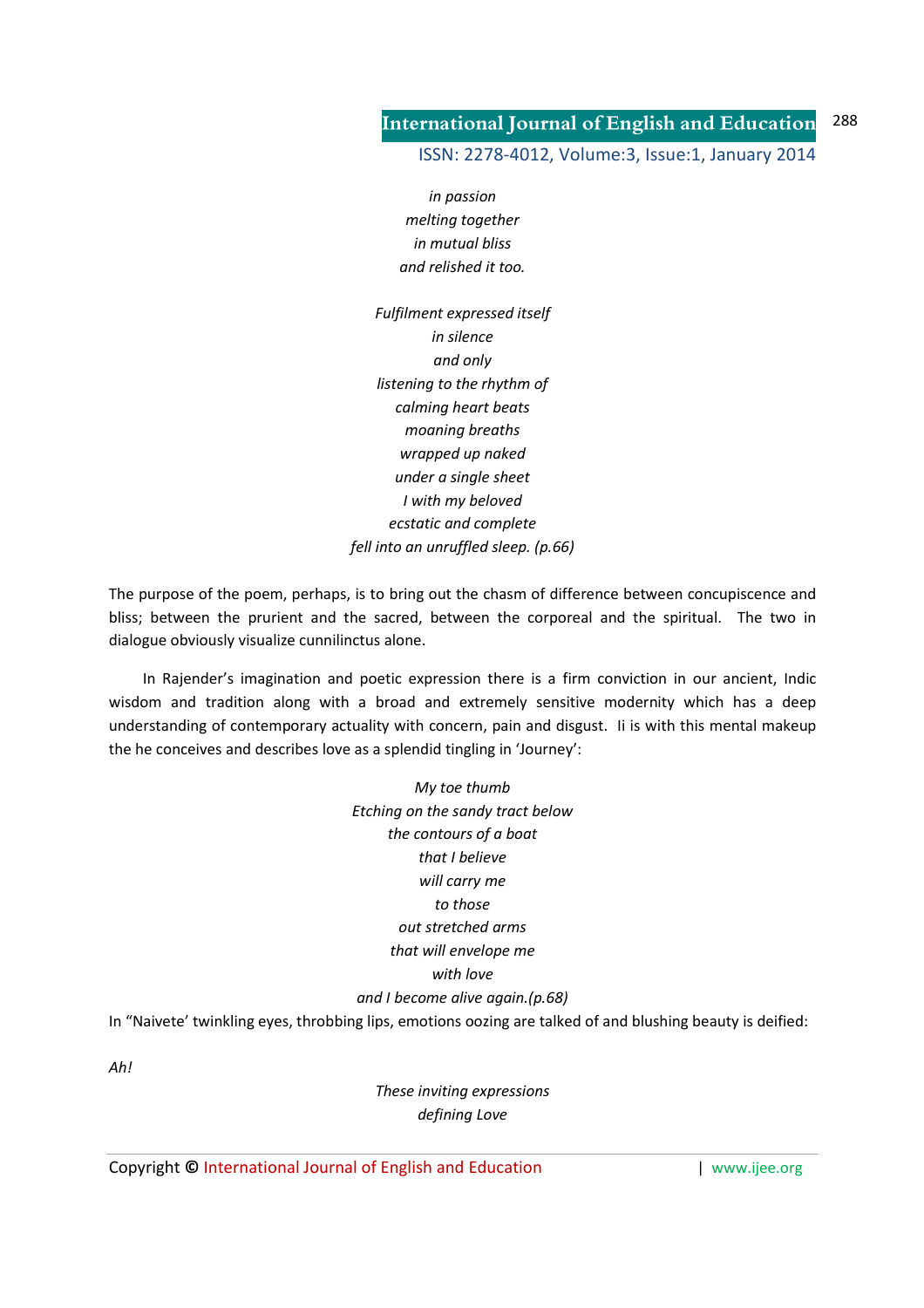ISSN: 2278-4012, Volume:3, Issue:1, January 2014

*as the only universal language ecourage me to share my poesy in tranquil unison eaxh time I knock your door. (p.70)* 

There is a poem 'Sandbanks':

*Unsung eternal lovers*  – *the sandbanks – stand apart giving space and their unseen union sings the meolody of unbound joy … …. …. (p.74)* 

In 'Reflections' talking about what they call it marriage, home and Love the circle going round starts afresh at the starting point again:

# *Beloved! Will you marry me,*  Again?

'Who is Valentine? Tells us:

*To be in love "I" need "You" You who becomes My mirror own* 

*… .,… ….* 

*Then "we" wonder not* 

*Who is Valentine?* 

*Because, we are* 

*the Valentine.(p.80)* 

In 'Love Song' the blissfulness of the one word is explained:

# *In unison*

*lving* 

*and being loved* 

 *to the ecstasy of* 

## *universal symphony. (p.84)*

 The Hindu, you can say Indic - to exclude religious connotation - ethos permeates not just our epics alone but all serious writing of our litterateurs. There are certain eternal values derived from the matrix of national ethos. Nativism is a concept that is derived from this broad concept of our innate thinking processes. While the Western theorists of literature related their propositions and theories to all art